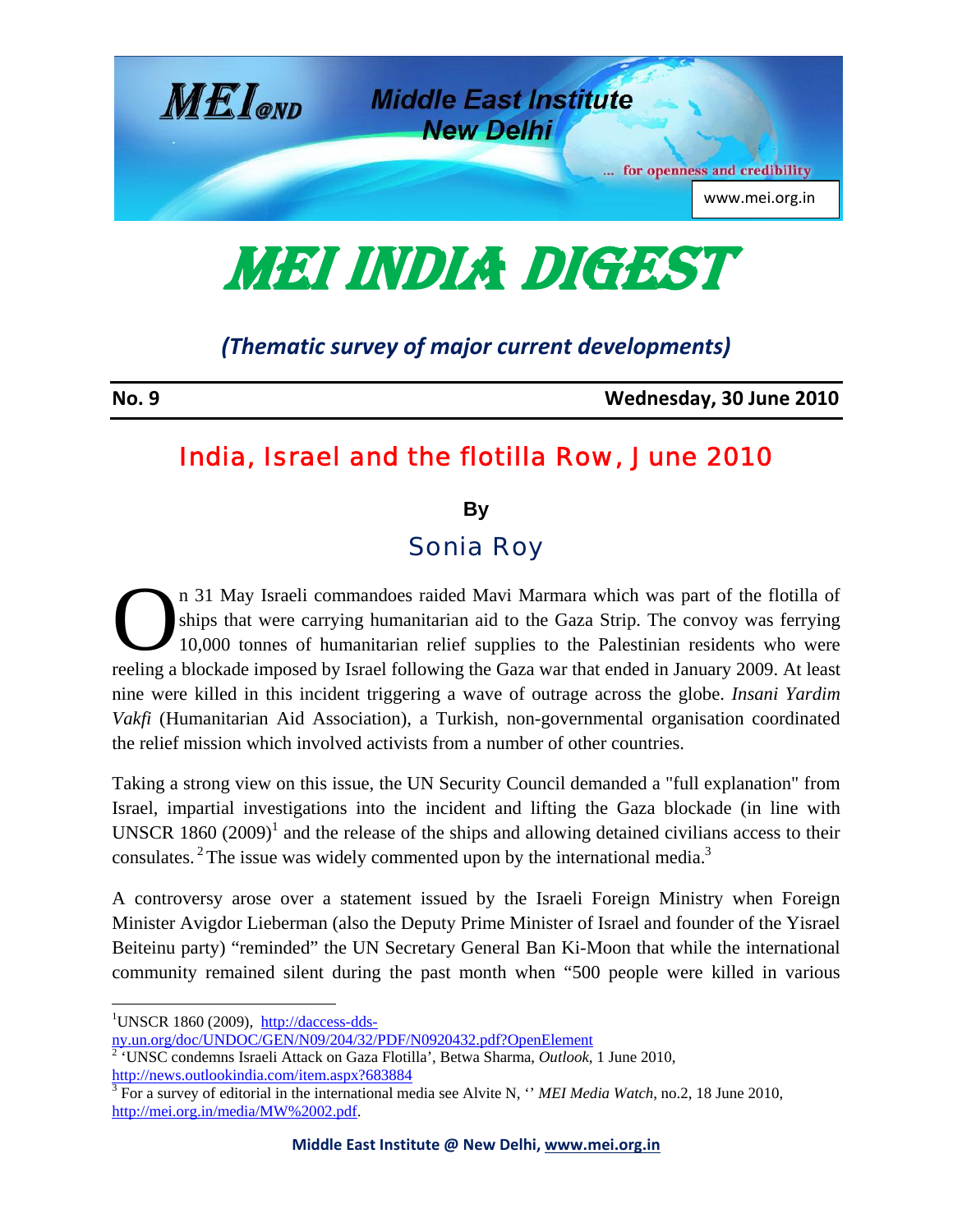incidents in Thailand, Afghanistan, Pakistan, Iraq and *India*," Israel "was condemned for taking a clear defensive action."<sup>4</sup> Reference to India, evoked a storm of controversy. This is the first time that Israel has dragged India into a controversy. By then New Delhi had already condemned the Israeli attack on the aid flotilla to the Gaza Strip and according to Vishnu Prakash, spokesperson of the Ministry of External Affairs "there can be no justification for such indiscriminate use of force, which we condemn".<sup>5</sup>

Israel was quick to make amends and recognizing India's importance as "a close friend", Mark Sofer, Israel's Ambassador to India, clarified that the reference to India in the Foreign Ministry statement was a "regrettable error." He added that his country "does not see India in the same light as it sees its enemies." Israel held that the mention of India was a mistake which was "totally unintentional." Likewise, Tzachi Moshe, the Media Advisor of Lieberman, reiterated that, "India was mentioned in the press release by mistake. It was totally unintentional...The moment it came to our notice, the release was corrected and reference to India was dropped." The reference to India was subsequently dropped from the statement put out by the Foreign Ministry on the subject. Ambassador Sofer clarified "we are taking this up to make sure that any misunderstanding risen out of this error of this nature will no longer be there." He also said: "Israel stands hook, line and sinker behind India in its struggle in South Asia."6

The placing of India in the same league as Afghanistan, Pakistan and Iraq caused a flutter in South Block. It was believed that the reference to India was due to New Delhi's strong statement soon after the incident that irritated the embattled Israeli government. David Goldfarb, the spokesperson for the Israeli Embassy in New Delhi, dubbed it a "human mistake" and said, "India had nothing to do with all this."<sup>7</sup>

Since the normalization of relations in January 1992, ties between the two nations have flourished. Israel is one of India's largest defence and economic partners and the latter among Israel's top 10 economic partner countries.<sup>8</sup> As of 2009, the military business between the two nations is worth around US\$9 billion.<sup>9</sup>

<sup>6</sup> ' Israel apologizes again for uncharitable reference to India, PTI, *The Statesman*, 3 June 2010, http://www.thestatesman.org/index.php?option=com\_content&view=article&id=329950:israel-apologises-again-for-

<sup>4</sup> 'Condemned for unmistakably defensive actions: Israel', PTI, *The Hindu*, 2 June 2010,

http://beta.thehindu.com/news/international/article444334.ece 5 'Israel cries foul over flotilla attack; drags India into row', Harinder Mishra, *India Report*, 2 June 2010, http://www.indiareport.com/India-usa-uk-news/latest-news/837041/International/2/20/2 <sup>6</sup>

uncharitable-reference-to-india&catid=35:page-one&from\_page=search 7 'Israel "regrets" dragging India into controversy', Seema Guha, *DNA-Read the World*, 2 June 2010, http://www.dnaindia.com/india/report\_israel-regrets-dragging-india-into-controversy\_1391145

 <sup>&#</sup>x27; Israel removes India reference from foreign minister's speech', Indo-Asian News Service, *Hindustan Times*, 2 June 2010, http://www.hindustantimes.com/Israel-removes-India-from-FM-s-speech/Article1-552268.aspx 9

<sup>&</sup>lt;sup>9</sup> 'India to hold wide-ranging strategic talks with US, Israel, TNN, *The Times of India*, 19 Jan 2010, http://timesofindia.indiatimes.com/india/India-to-hold-wide-ranging-strategic-talks-with-US-Israel/articleshow/5474033.cms